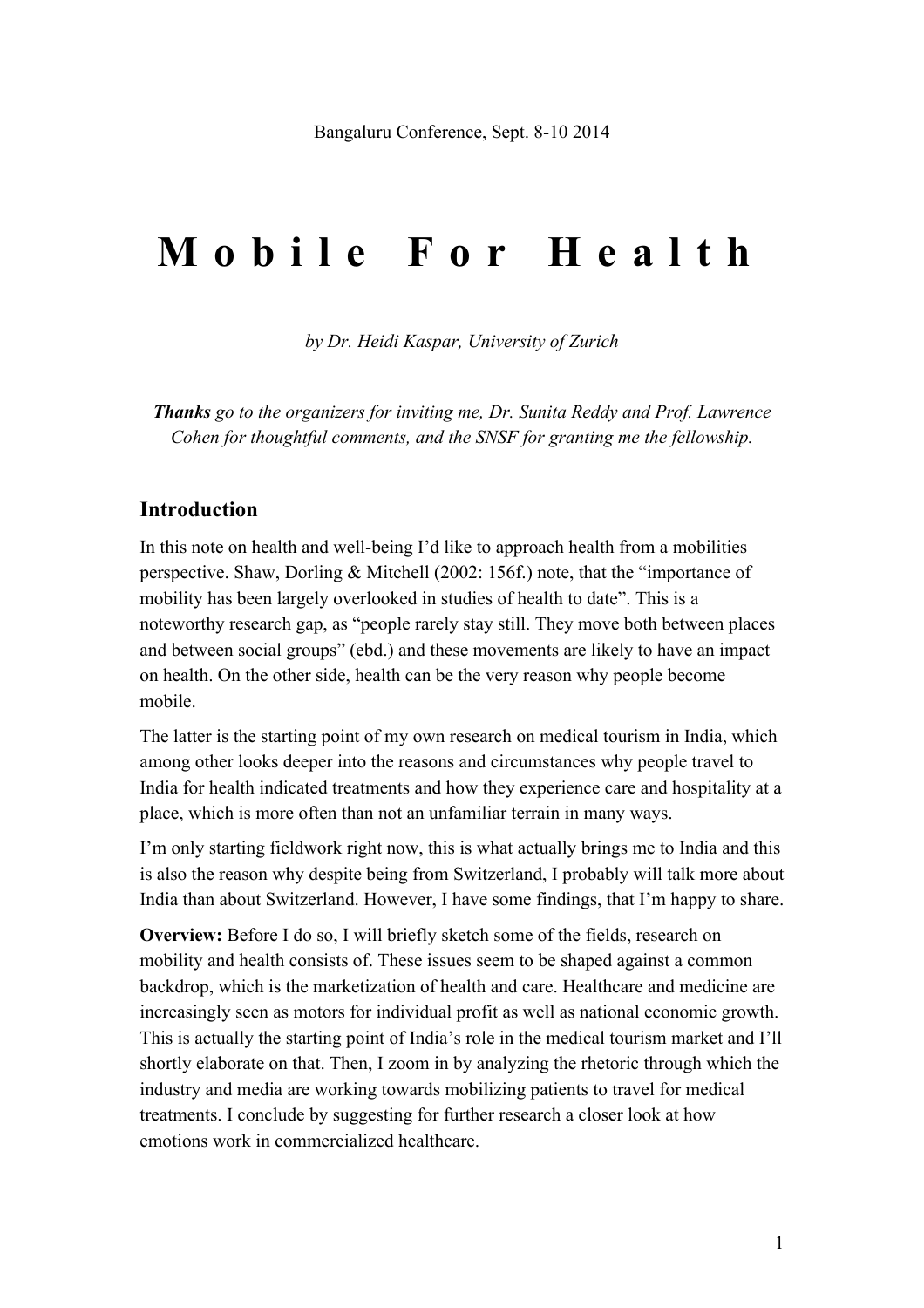# **Mobilities and health: a sketchy overview**

The observation that people rarely stay still – and actually never did so in the past – is the starting point of the new mobilities paradigm, proclaimed in 2006. Protagonists such as Kevin Hannam, Mimi Sheller, John Urry, Tim Cresswell argue that in these days probably more than ever, but generally throughout human history, sedentary is the exception, rather than the normal. Furthermore, they claim, that a more differentiated view on mobility is needed: there is a myriad of different forms of mobilities, including migration (short and long term, permanent or circular), travel and tourism as well as small and smallest scale mobilities such as everyday movements through a town.

Furthermore, drawing on actor-network theory's claim for a less human-centric perspective, it is not only human beings that constantly are on the move, but all kinds of other animated or unanimated entities, too.

I'd like to give a couple of examples to indicate the breadth of issues that constitute the field of health and mobility:

- Of course, we first think of viruses and bacteria that spread from body to body and eventually cover long distances. Critical scholars highlight the political economy behind the spread of diseases, which is far from being arbitrary, but often occurs in disprivileged regions and within marginalized social groups. The case of Ebola is a recent example.
- Also, semi- or formerly animated things such as body parts tissues, fresh organs, frozen eggs, etc – travel. Body parts are dislocated and re-assembled. This includes a transaction, which is sometimes referred to as a gift, but more often so as a business; the respective body part and a bunch of bills change its proprietors. A rampant liberal discourse frames this transaction as a win-winsituation, in which both involved gain a new life (Cohen 2010). The deathly ill person regains health and the poor and indebted donor gets a new chance through the earned money. Yet, medical anthropologists like Lawrence Cohen, Nancy Scheper-Hughes and others belie this win-win-discourse by showing that these kinds of transactions clearly benefit the privileged and in the end result in a transfer of health from the Global South to the North, from the disprivileged to the privileged.

Furthermore, research interested in health and mobility could also focus on

unanimated, material things related to health such as drugs, nutrients, medical equipments, prescriptions, etc.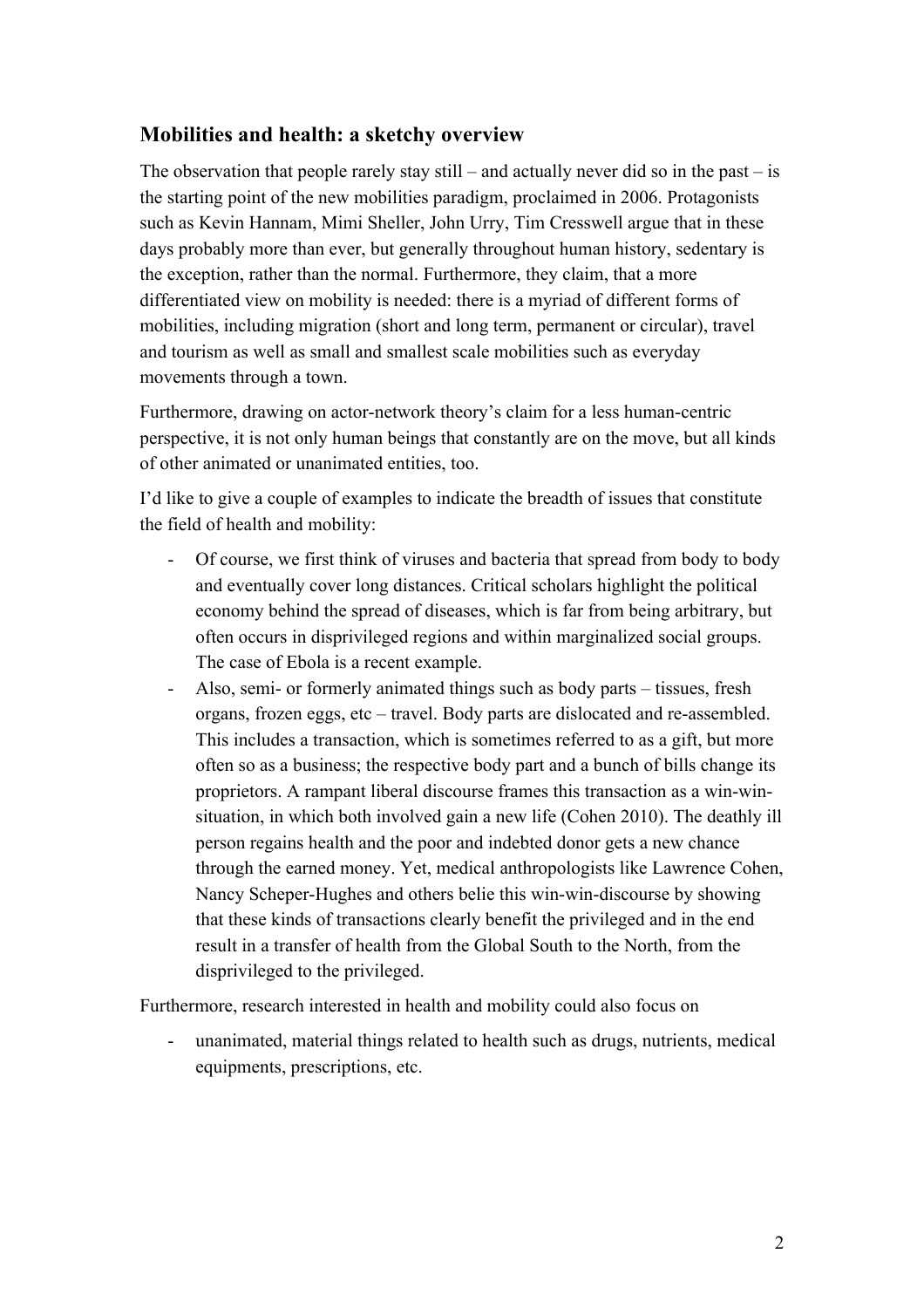Also,

- unanimated, immaterial things such as information, ideas and concepts, policies and regulations are mobile and mobilized. For instance, patient experiences are put out on consumer platforms in the internet or are used in marketing to further mobilize people to travel for cure. I'll come back to this example later in my talk.

# **Traveling to distant places for cure: recent developments in medical travel in Switzerland and India**

Indeed, health has been a motive for travelling since centuries. Pilgrimage and spa tourism, e.g. are ancient forms of tourism (e.g. Burkett 2007: 226; Menvielle 2010: 149f.). In previous centuries, health tourism destinations were chosen according to specific environmental qualities (Connell 2006: 1093; Roberts & Scheper-Hughes 2011: 13), such as the clean air in alpine environments or the mineral content of the Black Sea. Davos in Switzerland, for instance, was the first place in the Alps to be developed as a health resort for patients to recover from consumption and respiratory diseases in the second half of the  $19<sup>th</sup>$  century (Barton 2009). People from Europe travelled arduous hours, even days in trains and horse coaches to get to small villages, that had little comfort to offer at these times (ebd.: 7). In recent years, elderly people have been increasingly migrating to regions with a climate providing relief to their ailments. For example, in 2005 an estimated amount of 800'000 elderly people – so called snow birds – temporarily migrated to Florida to escape cold (Smith  $&$  House 2006), Spain has become a popular destination for Germany's and Great Britain's seniors to spend the last third of their lives (Huber 2003) and Thailand has begun to build apartment complexes that include medical services catering to the needs of the elderly at much lower costs than in the West.

In the past centuries, people traveled to distant places, because it was believed, that these places are intrinsically linked with curative qualities. In recent years, the healing powers of places have been complemented with or replaced by biomedical knowledge and technology as pull factors for patients ready to travel in search of health, renowned high-tech, super-specialty hospitals such as the Cleveland Clinic in Ohio, USA, attract patients from all over the world.

This international travel was mostly limited to relatively wealthy patients from lower wage countries to prestigious medical centers in the West (Alleman et al. 2011: 492). However, in recent years growing number of reports is pointing out an alternative mobility pattern (Alleman et al. 2011: 492): People from the Global North leave their home countries and world-class healthcare systems, to get a needed medical treatment at a destination in the Global South. In the media, this has been referred to as medical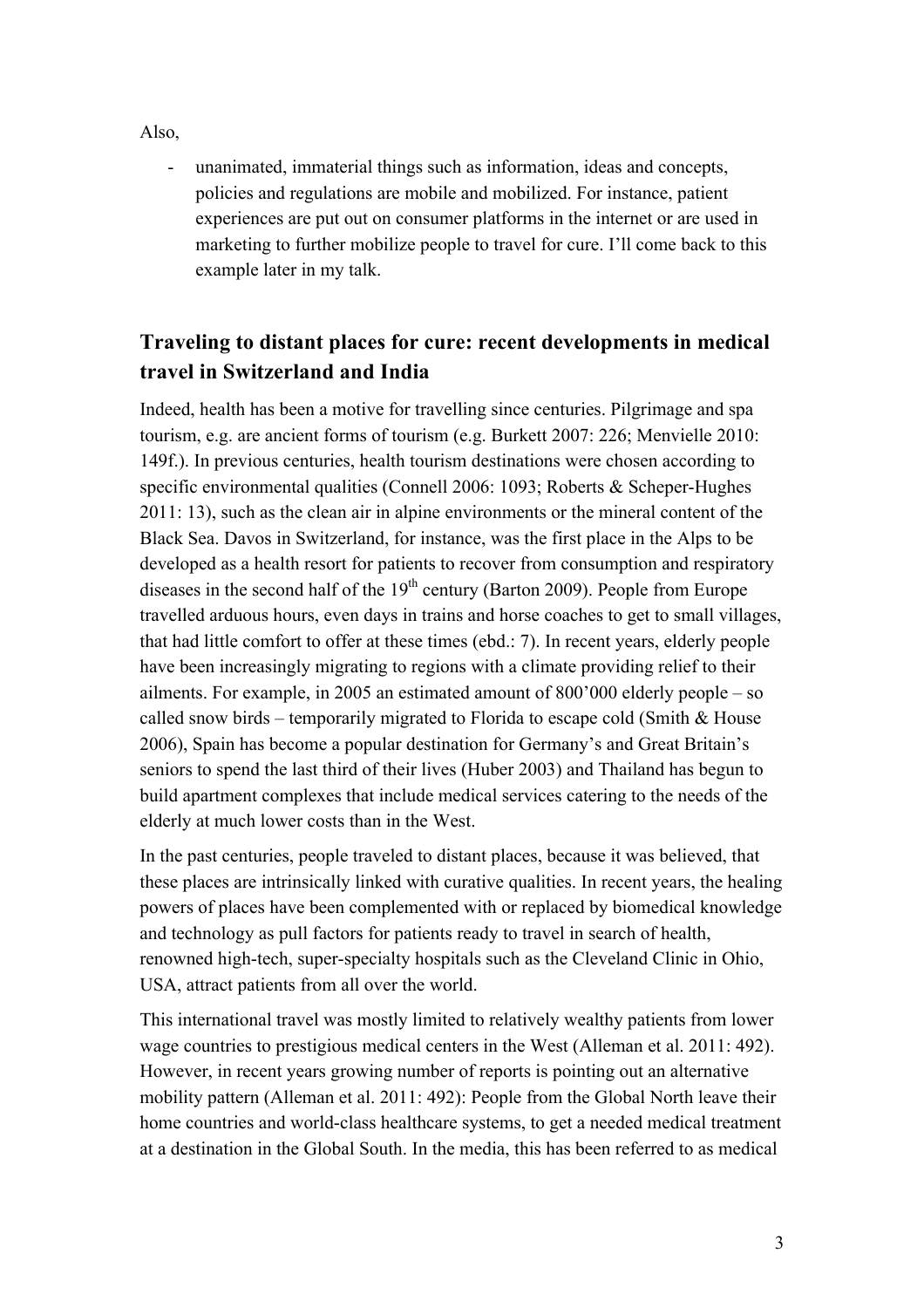tourism, in academic writing the term medical travel has been privileged to acknowledge for the seriousness of the endeavors.

Whereas in Switzerland, medical tourism has suffered severe losses (with the exception of spa and wellness and the so called suicide tourism), it is expanding at fast pace in India. People from all over the world travel to India and other countries of Asia, which has become the hub of medical tourism, particularly for cardiology treatments, standard joint replacements, organ transplantations, stem cell therapies, assisted reproductive technology (ART), including surrogacy.

The Economist (2004) mentions that in 2003 an estimated number of 150,000 medical tourists had visited India. For 2008 this number had increased to 450,000 (Smerdon 2008: 23; see also Reisman 2010: 172). However, Gahlinger (2008: 201) mentions the figure "1.5 million people traveled to India to receive medical treatment" for the year 2004.

For the largest hospital chain in India, the Apollo Hospitals Group, Reisman (2010: 173) states that 30% of its revenues stem from medical tourism. India expects revenues from medical tourism up to 2 billion US\$ by the year 2012 (Connell 2006: 1095f.; Shetty 2010) and the growth rate of the revenues is estimated at 30% per year by business analysts and stakeholder (Ehrbeck et al. 2008; Reisman 2010: 172; Shetty 2010; Woodman 2008: 239). Yet, as these figures are all provided by the industry, they need to be consumed with caution.

## **India as a key player in the market of transnational healthcare**

A couple of factors have secured India one of the top positions in this expanding market. Foremost: strengthening of the private healthcare sector. This is the result of national and international policies tailored to strengthen the private healthcare through liberalization policies (such regarding trade in service and foreign direct investments in the 1980ies), tax relief and subsidized land prices, improved airport infrastructure and reduced requirements to get credit (Reddy & Qadeer 2010: 70; Smerdon 2008: 23).

But why would a country with such a high rate of under-supply in primary care for its population subsidize the formation of corporate, foremost tertiary care institutions catering to a foreign clientele (though not exclusively)?

Strengthening private health care in India was deemed necessary for two reasons:

- First, it is believed that private health care step in for the inefficient and insufficient public health care, improving health care delivery in India.
- Second, private healthcare is seen as a modernization project, boosting India's economy. International patients bring foreign currency and symbolic capital. Furthermore, the investments made in healthcare will benefit all.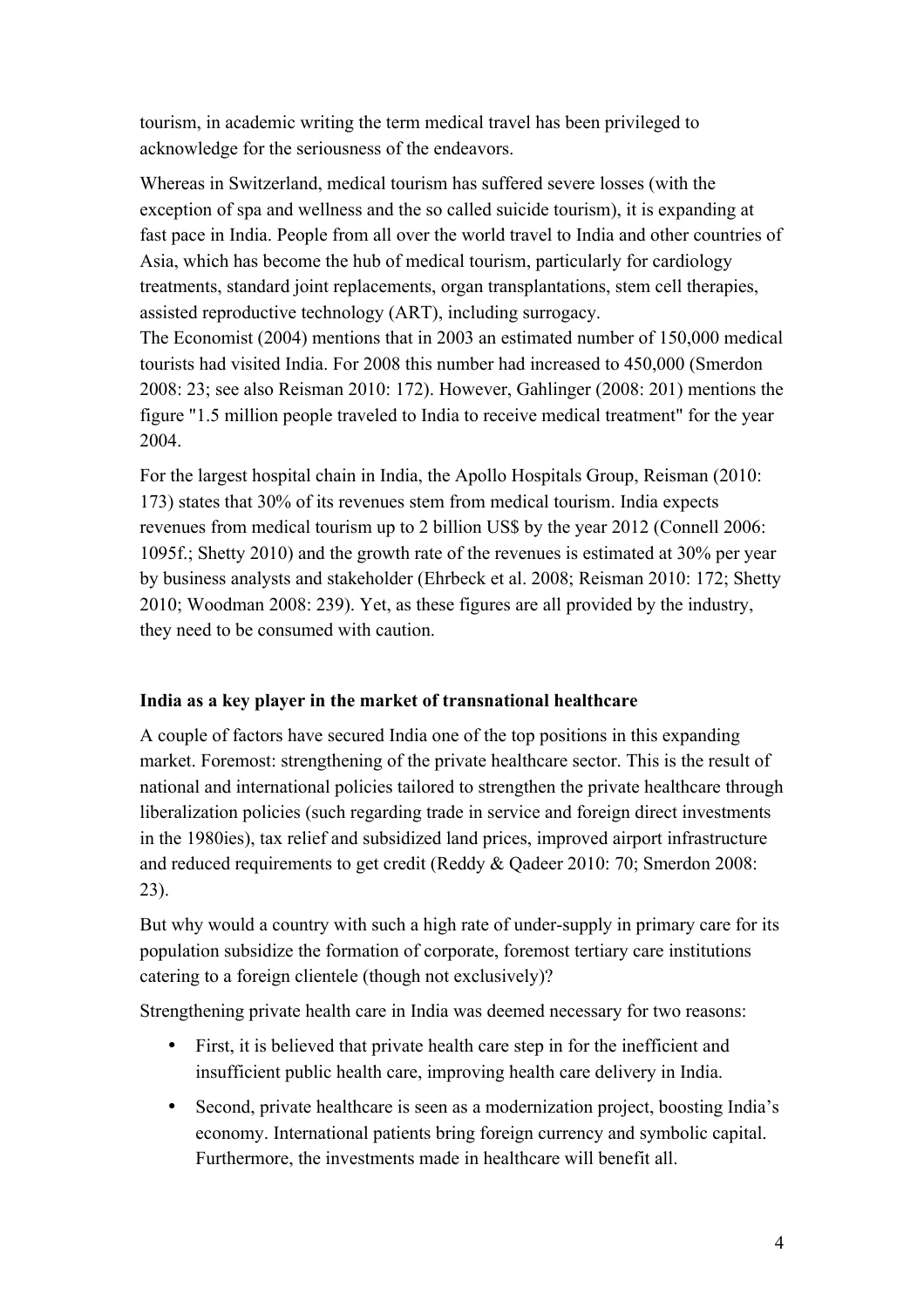Both rationales are based on trickle-down ideas for which no evidence exists so far. Rather, as Sunita Reddy (forthcoming) shows, strengthening the private sector is closely linked to the weakening of public sector health care, draining professionals and finances to urban centers and tertiary care. But privatization of India's healthcare has also been pushed by individuals, who identified the potential of healthcare as a profitable business, such as Prathap Reddy, founder of the renowned Apollo Hospitals.

So, global competition to treat patients is on. A lot could be said about competition and markets working or not working in healthcare. But for today, the question I'd like to ask is: How do different social actors operate rhetorically to mobilize patients – mobilize both in the marketing, as well as the geographical sense of the word.

## **Rhetorics that work towards mobilizing patients**

There are different actors one could look at to approach this question: healthcare providers and medical travel intermediaries' marketing material, media reports and documentaries, business analysts' studies – even academic literature.

Ormond & Sothern (2012) analyzed medical travel guidebooks and stated that they consist of a narrative that invites readers to become pro-active subjects, that don't content themselves with the unsatisfying healthcare they get at home, but investigate their options on the global healthcare market and make a savvy decision.

Healthcare providers' and medical travel intermediaries' marketing material tie in with the notion of the patient as a consumer. Beside from nicely presenting their services in 'health packages', they present data a patient-consumer would need to know in order to make that well-informed decision.

Basically, what is offered is world-class medicine at a fraction of the price it would cost in high-income countries. This claim is found on all examined provider and intermediary websites. It is prominently placed in the headlines or in one of the key texts of the landing page or featured as the company's motto. Treatment Assistance, an Indian based medical travel agency, for example, titles on the landing page of its website: "Travel to India for World-class Medical Care at Unbelievably Low Cost. It just takes few steps and we will make it Easy for You". HealthGlobe, a US based company, advertises "top notch treatment and coordination", "making healthcare affordable" and "modern & clean facilities" on its landing page.

While quality is presented as being at par with renowned Western institutes, the general claims of low, lower and/or lowest prices is backed up with substance by putting a precise price tag to offered treatments. Comparison between different providers is made easy through price tables.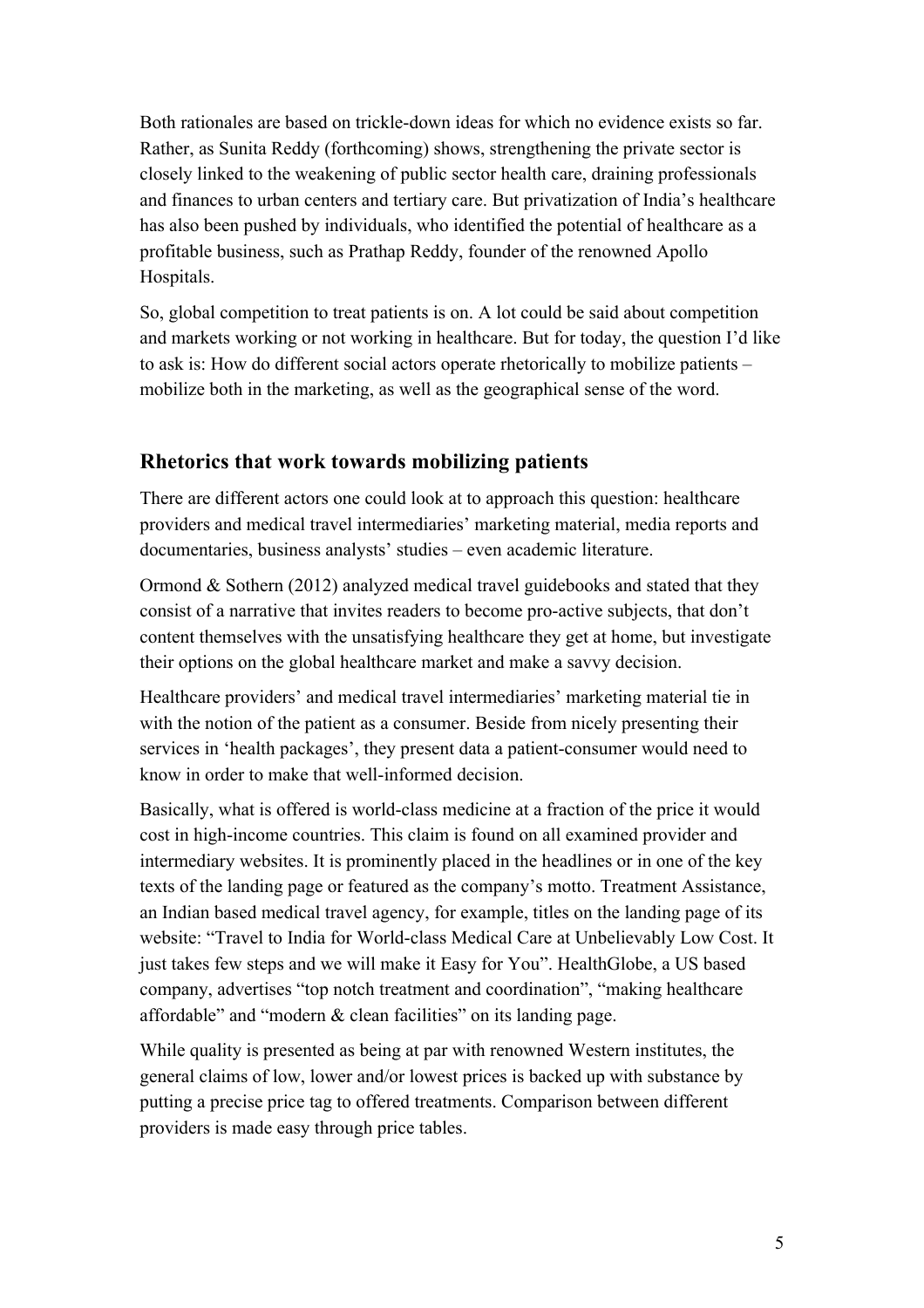The prominence of cost and prize comparison clearly invokes a notion of health care as a commodity that can be shopped around the world.

At the same time, regarding quality – the other key criteria to select a health provider – it is assured that the destinations are at par with facilities at high-income countries at all offered destinations (see also Burkett 2007: 230). However, unlike with cost, no basis for direct comparison is provided and hence there is little evidence or information that would allow assessing quality.

I argue that being very explicit about cost while at the same time implicit about quality does two things:

First, quality is presented as a taken for granted. The patient is invited to expect nothing less but world-class medicine wherever she or he might go. Hospitals show key features of hospitals such as operation theatres and other machineries, waiting lobbies, etc to indicate similarity with Western institutions. But… when quality is just the same – why should you pay as up to ten times more?

This establishes cost as the key criteria to select a health care provider, rather than quality. In this light, for North Armerican and West European patients, staying at home for care appears as an irrational choice, misguided by wrong assumptions and an anxious heart. But also for those traveling because they lack facilities at home, according to this rationale, cost becomes the bottom line of choice.

But do patients simply believe and trust providers' marketing claims? Would you? Probably not. Regarding costs, the numbers displayed prominently on agencies' and providers' websites give evidence of the comparative advantage. Regarding quality, in contrast, figures are very rare. Instead, emotions are deployed to give evidence. The emotions displayed to proof the quality of care are packed into personal stories of former patients. They are proudly featured on websites.

# **Patient testimonials: touching emotions that work towards mobilizing patients**

Patient stories seamlessly weave into the websites narrative of world-class care at low cost. They give a tangible, personal and supposedly authentic repetition of the website's content of top care at bottom cost. But most of all, they emphasize a quality of care beyond expectations. I would like to highlight two things that according to these narratives render being an international patient into an unforgettable experience: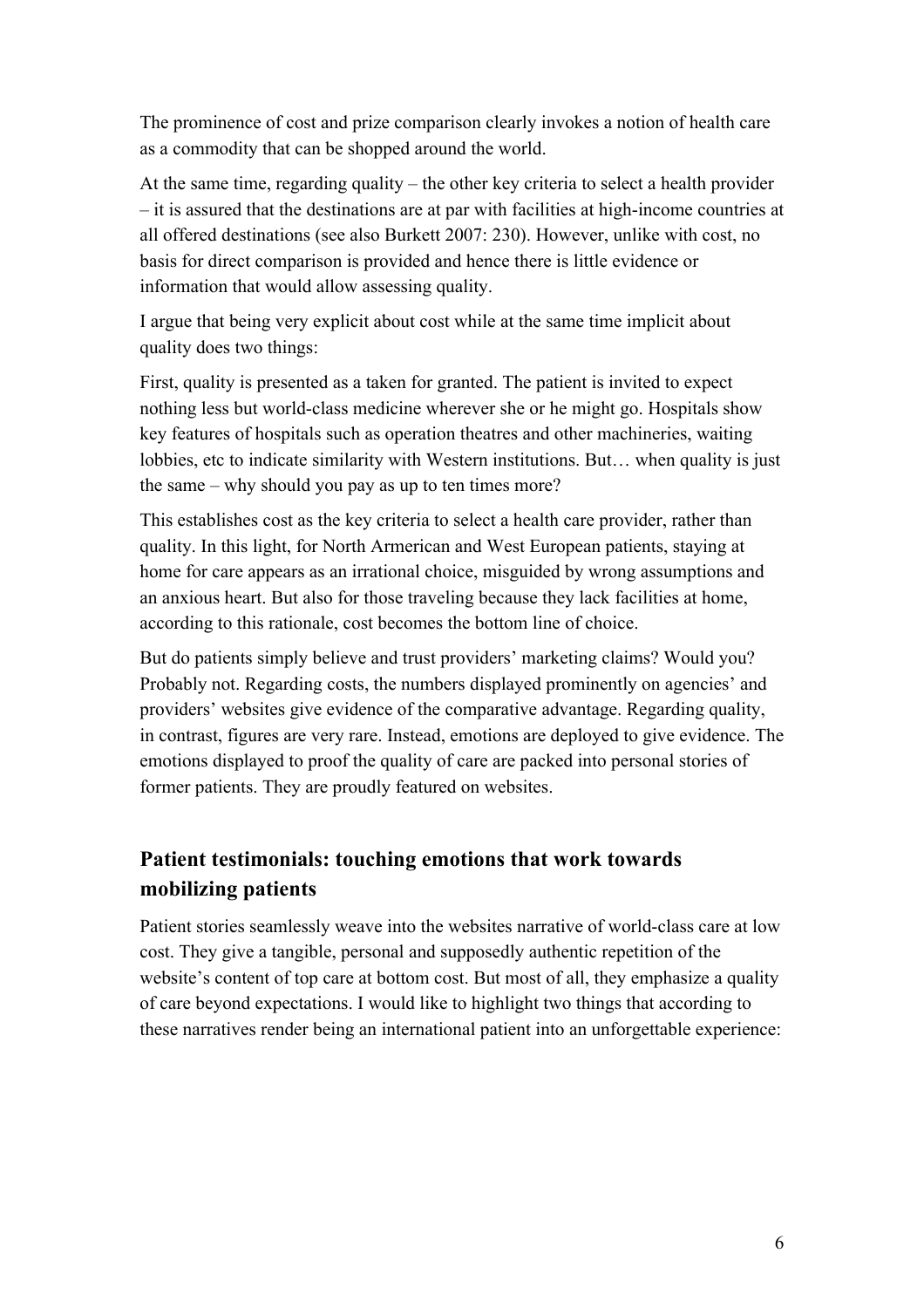- 1. **Medical skills of surgeons**: the patient stories give testimony of successful surgeries, often including speedy recovery with less pain than expected. But on top of giving evidence of top quality care, personal stories say that while healthcare in their home country was unable to help them, India could. Indian surgeons are portrayed as saviors and patients as being rescued from pain and being blessed with nothing less than a new life. Deep gratitude is expressed.
- 2. **Patient-centered care**: Patients note with surprise that the hospital's staff from surgeon to housekeeping cares with compassion. This is reflected by surgeons who take an unusual amount of time to talk to them, look at their files, answer questions, explaining the treatment in detail and call them even months after surgery to inquiry about their recovery. Compassionate care is further reflected by the speedy response to requests and simple details as knocking on the door before entering. Furthermore, there is a couple of extra benefits mentioned, which would never be included in a hospital stay in the US and are, as Susan says in the quote, rather associated with five-star hotels than hospitals, like doormen, who know your name, tea service in the hospital room, special diets, organization of transportation and so forth.

So, while listening to or reading the patient stories provided on healthcare providers' and intermediaries' websites, a patient informing her- or himself hears or reads countless amazing stories of hopeless patients who regain life. She or he senses the deep gratitude towards the caring hospital staff. I argue that the repeated gratitude and happiness is used to give evidence of top quality of care that is convincing, although figures, such as infection or success rates, for rational comparison are not provided.

So, in this case, gratitude is not only a moving, touching emotion, it is a potentially mobilizing momentum. Actually, I'd like to argue that former patients' emotions do the lion's share of the work it takes to build trust and eventually mobilize patients.

### **Affective economies and commercialized healthcare**

Feminist and postcolonial scholar Sara Ahmed (2004) analyzes in her article "Affective Economies" how emotions are attached to things and how these attachments are accumulated and finally capitalized. I suggest we could see the gratitude and healer status attached to health professionals catering for international patients hospitals as such an accumulation. I think that tracking emotions attached to different things – staff, architecture, etc. – and follow their sideways movement could be a fruitful lens to build a bridge to the experience of care of patients with less purchasing power. These two patient groups are usually seen as separate groups. Often, they are even spatially separated on different wards within the hospital. I think, we need to think more about linkages between them.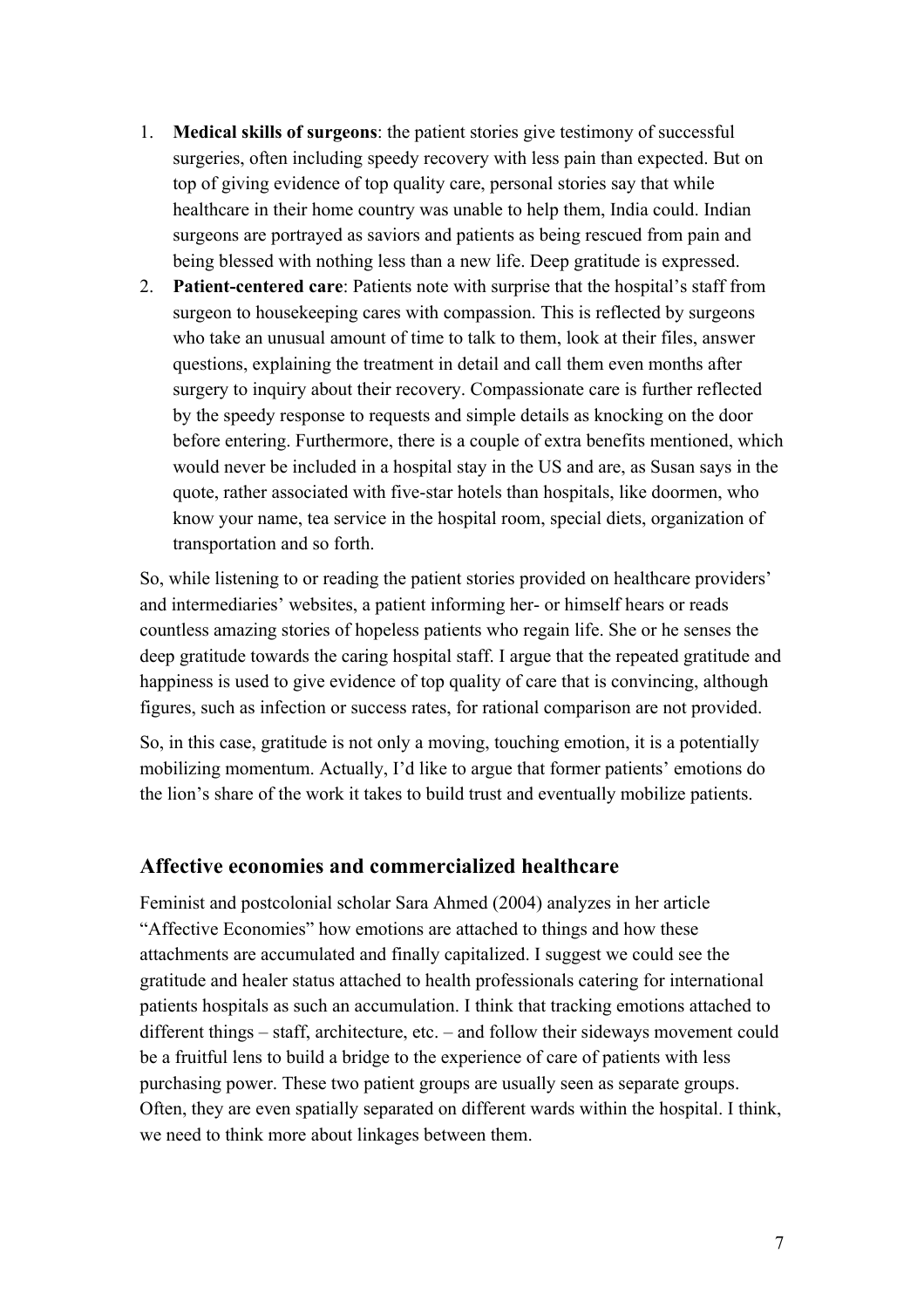Furthermore, I think we also need to pay much more attention on what kind of new or old relations between care giver and care receiver in a broader sense are articulated through global commoditized form of healthcare. For example, the highlighted tender, compassionate care of Indian nurses clearly reproduces the stereotype of Asia's hospitality and caring nature. There is a clear need to reveal these processes of 'othering' and look at who benefits from it.

#### *Author's bio and contact:*

*Heidi Kaspar, is a lecturer at Geography Department, University of Zurich, Switzerland, currently SNSF postdoc visiting fellow at the Center for Social Medicine and Community Health at Jawaharlal Nehru University, New Delhi.*

*heidi.kaspar@geo.uzh.ch*

*+91-7065-140218*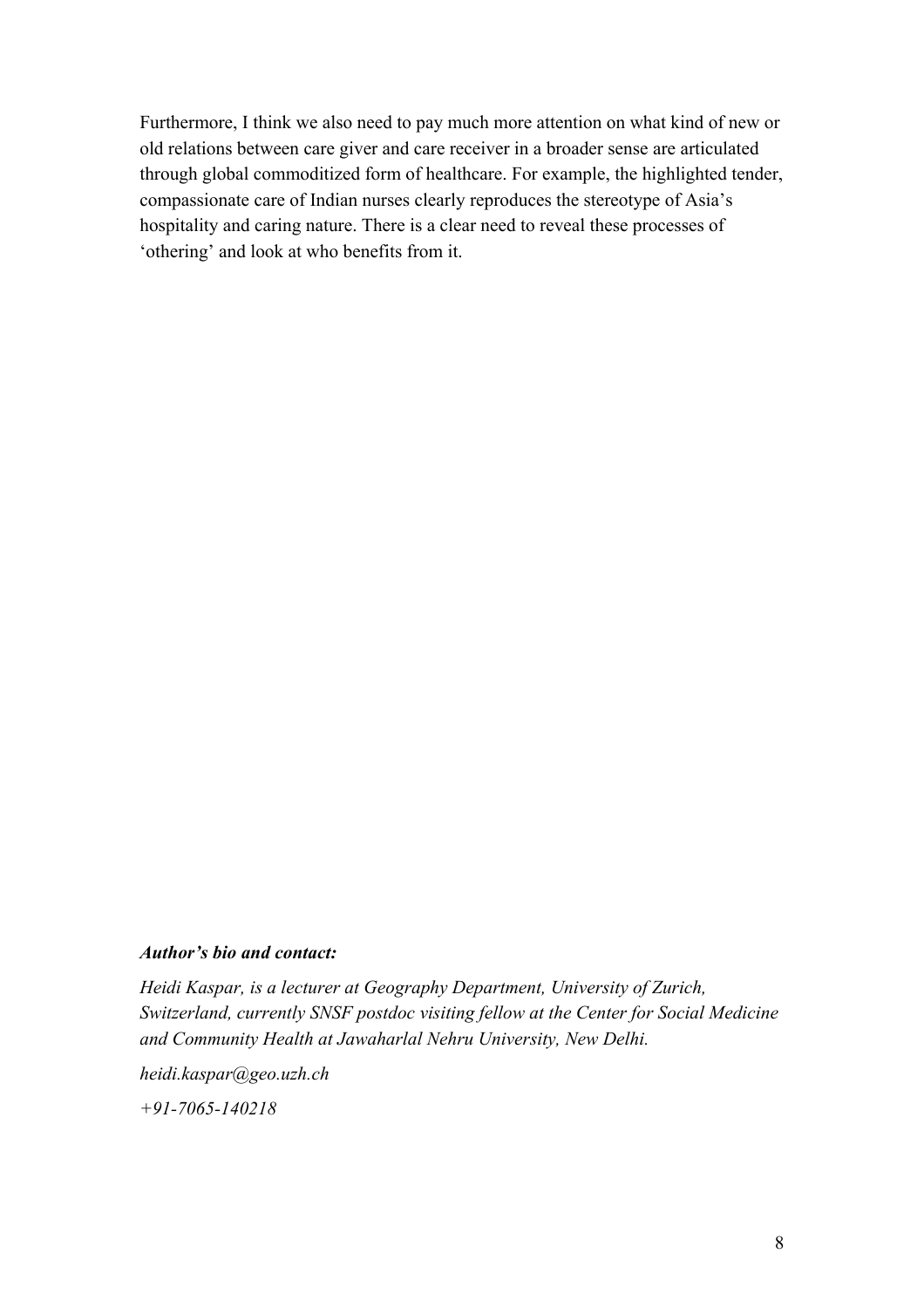### **Bibliography**

- Ahmed, Sara. 2004. "Affective Economies." *Social Text* 22 (2 79): 117–39. doi:10.1215/01642472-22-2\_79-117.
- Alleman, Brandon W., Tana Luger, Heather Schacht Reisinger, Rene Martin, Michael D. Horowitz, and Peter Cram. 2011. "Medical Tourism Services Available to Residents of the United States." *Journal of General Internal Medicine* 26 (5): 492–97. doi:10.1007/s11606-010-1582-8.

Burke Barton, Susan. 2008. *Healthy Living in the Alps. The Origins of Winter Tourism in Switzerland, 1860-1914*. Manchester: Manchester University Press.

Burkett, Levi. 2007. "Medical Tourism. Concerns, Benefits, and the American Legal Perspective." *Journal of Legal Medicine* 28 (2): 223–45. doi:10.1080/01947640701357763.

Cohen, Lawrence. 2010. "Where It Hurts. Indian Material for an Ethics of Organ Transplantiation." In *A Reader in Medical Anthropology. Theoretical Trajectories, Emergent Realities*, edited by Byron J. Good, Michael M. J. Fischer, Sarah S. Willen, and Mary-Jo DelVecchio Good, 254–99. Malden, Oxford: Wiley-Blackwell.

- Connell, John. 2006. "Medical Tourism. Sea, Sun, Sand and ... Surgery." *Tourism Management* 27 (2006): 1093–1100.
- Ehrbeck, Tilman, Ceani Guevara, and Paul D. Mango. 2008. "Mapping the Market for Medical Travel." *The McKinsey Quarterly*.

Gahlinger, Paul M. 2008. *The Medical Tourism Travel Guide: Your Complete Reference to Top-Quality, Low-Cost Dental, Cosmetic, Medical Care & Surgery Overseas*. North Branch, MN: Sunrise River Press.

Huber, Andreas. 2003. *Sog Des Südens. Altermigration von Der Schweiz Nach Spanien Am Beispiel Costa Blance*. Zürich: Seismo.

Menvielle, Loick. 2010. "Medical Tourism. Paradoxes of Globalisation and Ethical Issues." In *The Paradoxes of Globalisation*, edited by Eric Milliot and Nadine Tournois, 145–65. Houndsmill: Palgrave Macmillan.

Ormond, Meghann, and Matthew Sothern. 2012. "You, Too, Can Be an International Medical Traveler. Reading Medical Travel Guidebooks." *Health & Place*.

Reddy, Suntia, and Imrana Qadeer. 2010. "Medical Tourism in India: Progress or Predicament." *Economic and Political Weekly* 45 (20): 69–75.

Reddy, Sunita. forthcoming. "Medical Tourism in India. Misplaced Priorities and Public Health Implications." In .

Reisman, David. 2010. *Health Tourism. Social Welfare through International Trade*. Cheltenham, UK: Edward Elgar Publishing Limited.

Roberts, Elizabeth F. S., and Nancy Scheper-Hughes. 2011. "Introduction: Medical Migrations." *Body & Society* 17 (2-3): 1–30. doi:10.1177/1357034X11400925.

- Shaw, Mary, Danny Dorling, and Richard Mitchell. 2002. *Health, Place and Society.* Singapore: Prentice Hall/Pearson Education.
- Shetty, Priya. 2010. "Medical Tourism Booms in India, but at What Cost?" *The Lancet* 376 (9742): 671–72. doi:10.1016/S0140-6736(10)61320-7.